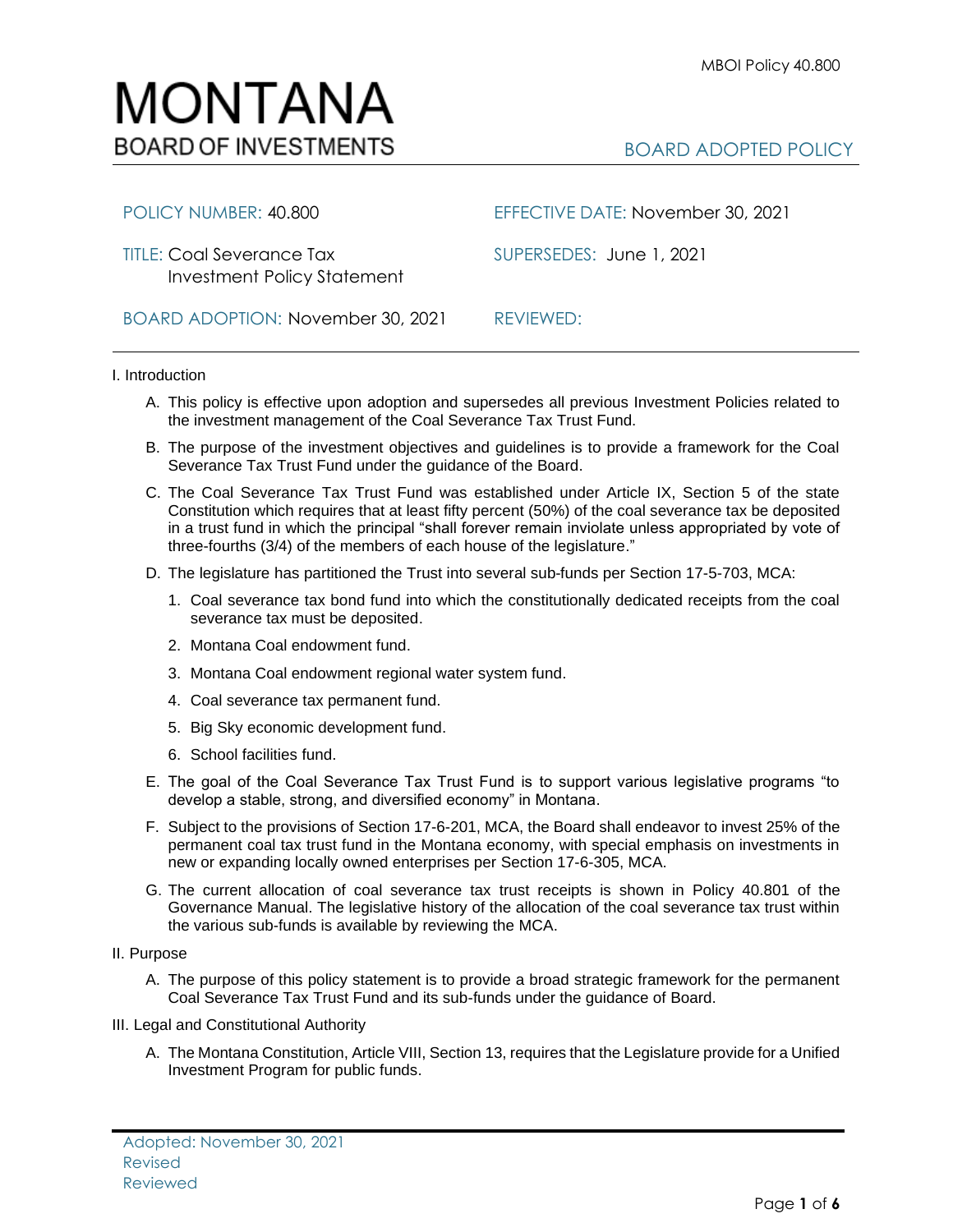- B. Section 17-6-201, MCA:
	- 1. Established the Unified Investment Program.
	- 2. Created the Board.
	- 3. Gave the Board sole authority to invest state funds, in accordance with state law and the state constitution.
- C. The Unified Investment program for public funds must be administered by the Board in accordance with the "prudent expert principle," defined as:
	- 1. Discharging its duties with the care, skill, prudence, and diligence, under the same circumstances then prevailing that a prudent person acting in a like capacity with the same resources and familiar with like matters exercises in the conduct of an enterprise of like character with like aims.
	- 2. Diversifying the holdings of each fund to minimize the risk of loss and maximize the rate of return, unless under the circumstances it is clearly prudent not to do so.
	- 3. Discharging its duties solely in the interest of and for the beneficiaries of the funds managed.
- D. The Board, as the investment fiduciary of the accounts, is responsible for establishing the Investment parameters for all accounts.
- IV. Strategic Investment Objectives
	- A. The strategic investment objective is unique for each sub-fund and will be addressed in the guidelines and objectives throughout this policy series.
	- B. The Board's overall objective is to achieve the highest level of investment performance compatible with each sub-fund's risk tolerance and prudent investment practices.
	- C. The Board seeks to maintain a long-term perspective in formulating and implementing investment policies and evaluating investment performance subject to the specific objectives and constraints of each sub-fund.
- V. Time Horizon
	- A. The time horizon for the Coal Severance Tax Trust Fund and all sub-funds is perpetual.
	- B. The Board expects over a long-term investment horizon to meet or exceed all objectives.
	- C. Over shorter periods, the anticipated market volatility and specific actions, including risk mitigation efforts of the Board may lead to unfavorable but expected deviation from these objectives.
- VI. Performance Measurement
	- A. The investment policy benchmark is unique for each sub-fund.
	- B. The investment policy benchmark for each sub-fund will be addressed in the guidelines and objectives throughout this policy series.
	- C. The investment policy benchmark approximates the return that would be achieved if the account implemented a passively managed portfolio.
	- D. Deviations from the policy benchmark measure the contribution of active investment management in the account, rebalancing policy and its execution, fees, and investment implementation generally.
- VII. Roles and Responsibilities
	- A. Board of Investments
		- 1. The Board is responsible for approving the IPS and has the authority to manage the State Fund Investment Pool (SFIP) as it considers prudent.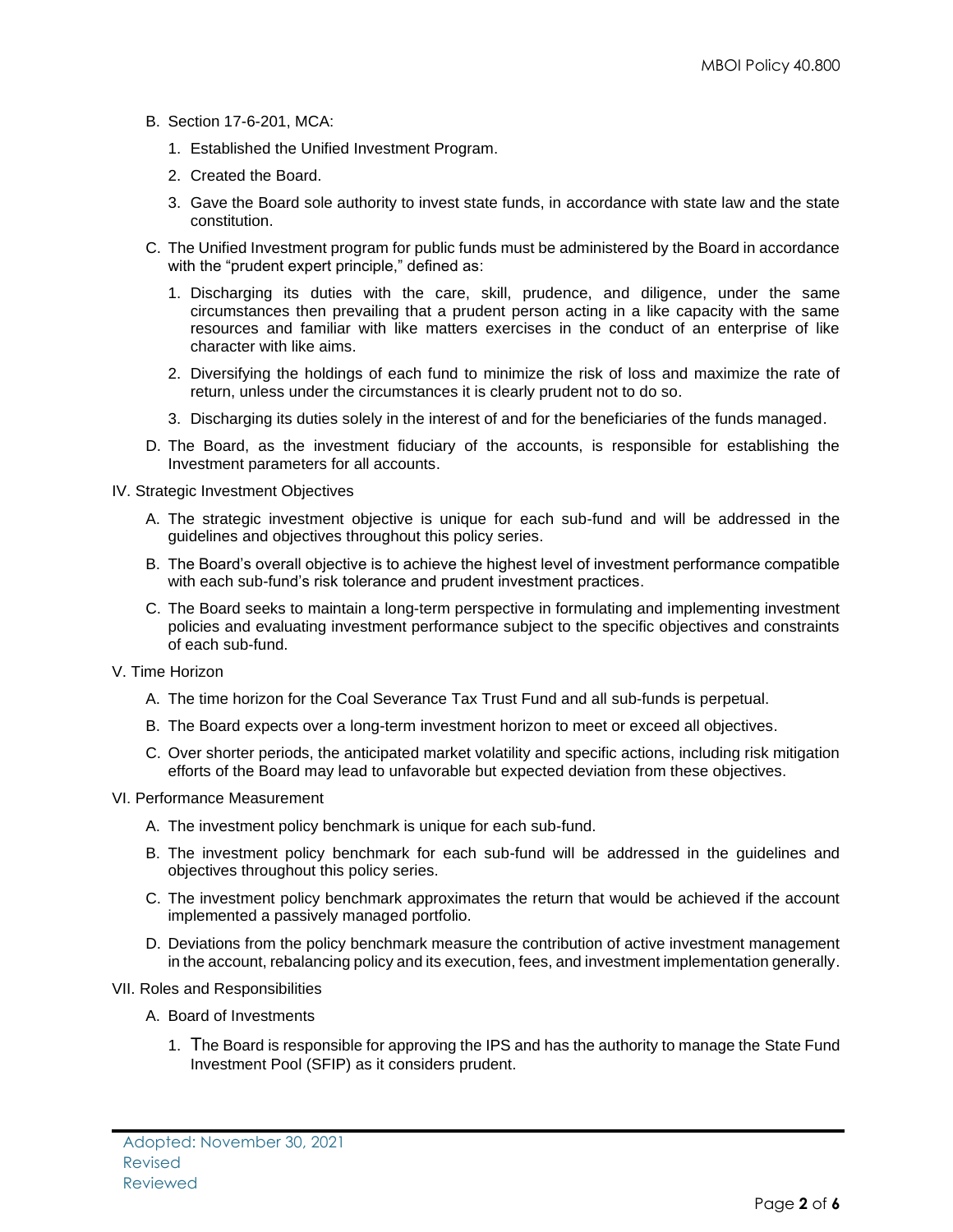- a) Subject to such limitations as contained in the Policy, the law and the state Constitution.
- 2. The Board reviews this document periodically and approves any changes to the policy as needed.
- B. As described in the Board's Governance Manual, to execute the day-to-day duties required to carry out the Board's mission, the Board delegates authority to the:
	- 1. Executive Director.
	- 2. Chief Investment Officer (CIO).
	- 3. Other Staff.
- C. Executive Director
	- 1. The Executive Director is empowered by the Board to sign any and all documents required to conduct Board business.
		- a) Unless there are specific written policies or instructions from the Board to the contrary.
	- 2. The Executive Director is responsible for the:
		- a) Oversight of all separate accounts.
		- b) Establishment of financial reporting procedures.
		- c) Collection and reporting of all income.
- D. Chief Investment Officer
	- 1. The CIO is empowered by the Board to serve as the principal staff person responsible for overseeing the investment activities under the Board's jurisdiction in compliance with the Board's policies.
	- 2. The CIO, with the support of other staff, is responsible for recommending investment policy changes for Board approval.
- E. Investment Staff
	- 1. The investment staff is responsible for, but not limited to, the following:
		- a) Managing day-to-day investment operations.
		- b) Investing assets and monitoring compliance in accordance with this Policy.
		- c) Reporting results and investment characteristics to the Board at least annually.
		- d) Reporting any deviations from Investment Policy to the Board.
- F. Investment Consultant
	- 1. The investment consultant assists the CIO and Staff with policy recommendations and provides advice to the Board.
	- 2. The investment consultant shall provide assistance to staff as requested in conjunction with the management of all accounts.
- VIII. Strategic Asset Allocation
	- A. The strategic asset allocation is unique for each sub-fund.
	- B. The strategic asset allocation for each sub-fund will be addressed in the guidelines and objectives throughout this policy series.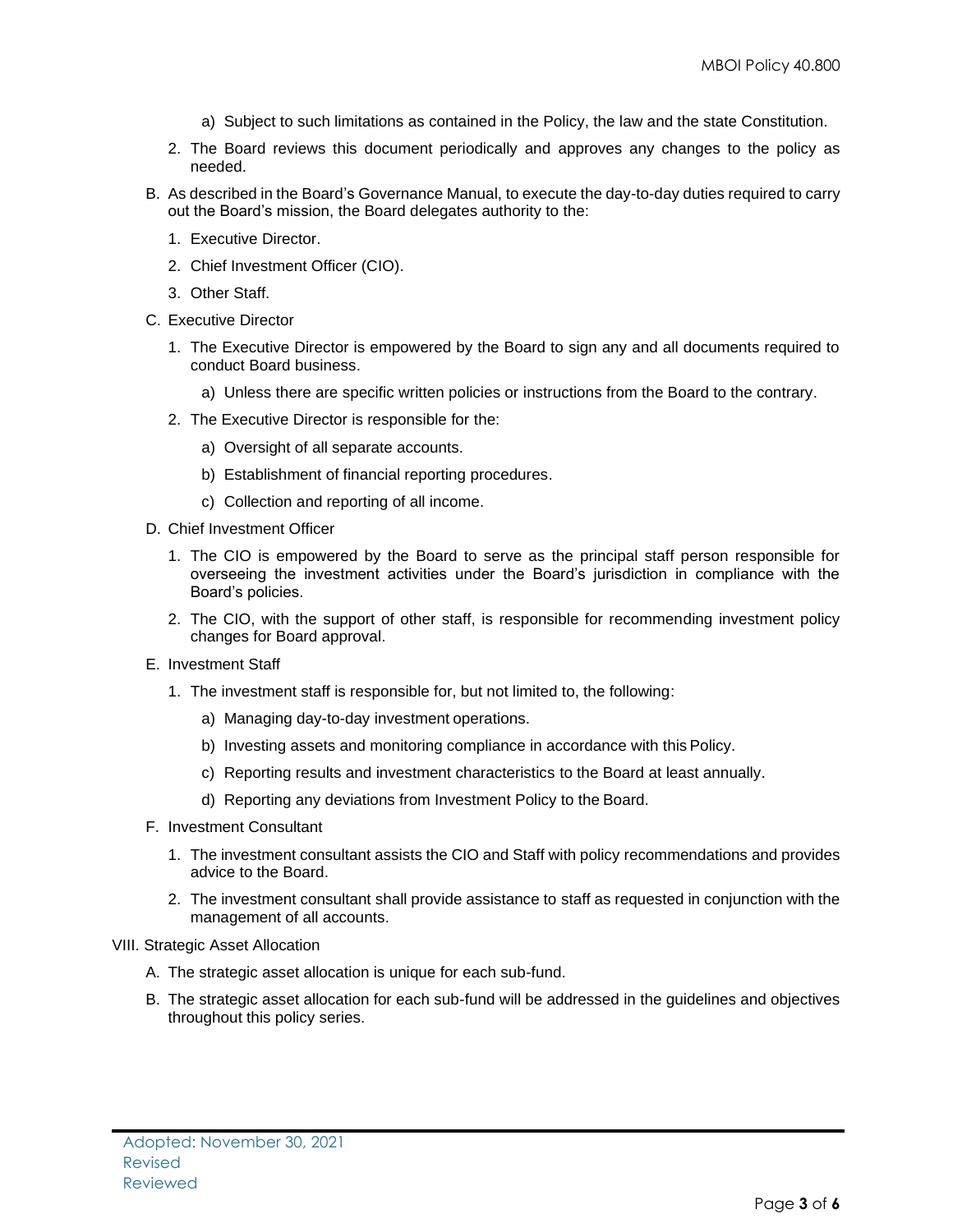### IX. Rebalancing

- A. The actual asset allocation mix may deviate from time to time from the approved asset allocation ranges due to financial market performance, cash flows, and manager performance.
- B. Material deviations from the asset allocation ranges can alter the expected return and risk of the accounts.
- C. Rebalancing account to remain within the Board-approved allocation ranges is delegated to staff in consultation with the CIO and the Executive Director.
- D. Any necessary rebalancing will be made in a timely manner and will take into consideration associated costs and current market conditions.

#### X. Risk Management

- A. Liquidity
	- 1. The liquidity requirements are unique for each sub-fund.
	- 2. The liquidity requirements are addressed by the permitted investments and corresponding restrictions within the Investment Guidelines for each separate account or within the existing investment policy statement.
- B. Monitoring/Reporting Transparency
	- 1. Staff shall provide annual reporting to the Board regarding the asset allocation and performance of the accounts to confirm these items are known and adhere to all Investment Policy requirements and expectations.
- C. Leverage
	- 1. Leverage is a significant risk factor.
	- 2. Assets in accounts managed directly by MBOI staff are not allowed to employ leverage.
	- 3. The Short-Term Investment Pool (STIP) is not allowed to employ leverage or use derivatives.
	- 4. The use of leverage and derivatives within the Trust Fund Investment Pool (TFIP) is addressed within the TFIP Investment Policy.
- D. Cash Investments
	- 1. Cash investments held in any separate account, within the TFIP or any managed account within it entail an element of credit risk.
	- 2. Only approved cash investment vehicles are permitted. These include:
		- a) STIP.
		- b) The custodian's STIF vehicle.
		- c) Any SEC registered money market fund employed by an external asset manager.
		- d) All of which specifically address credit risk in their respective investment guidelines.
- XI. Investment Pools
	- A. Trust Fund Investment Pool.
		- 1. TFIP will provide accounts with exposure to a broad and diverse spectrum of investment grade and non-investment grade fixed income as well as real estate assets.
		- 2. Investment grade fixed income will be primarily managed internally.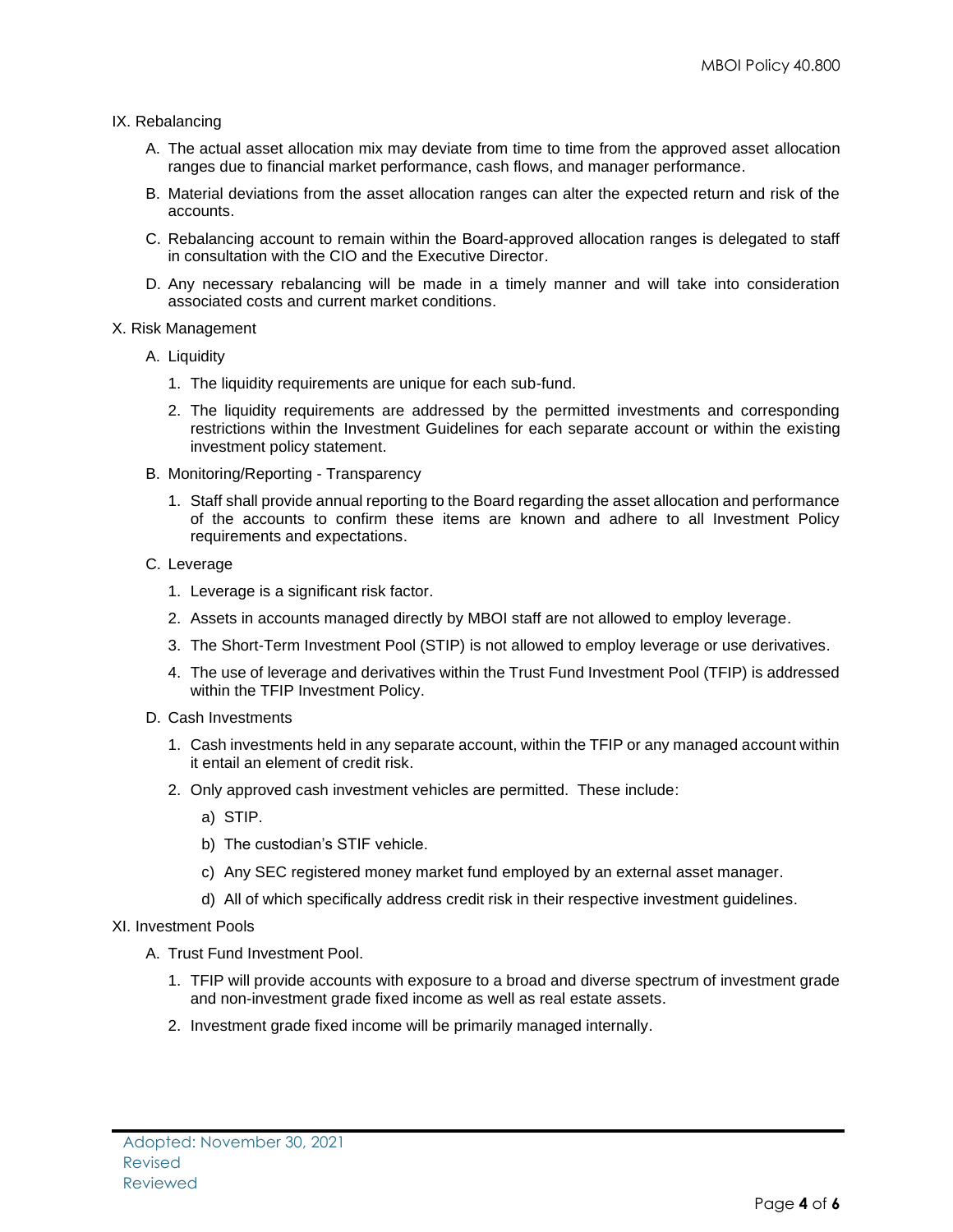- 3. Non-investment grade fixed income will be primarily managed by external asset managers.
- 4. Real estate will be managed by external asset managers.
- 5. The specific strategic objectives, performance criteria, and investment guidelines for TFIP are detailed in the TFIP Investment Policy.
- B. Short-Term Investment Pool
	- 1. STIP will provide accounts with exposure to Cash related investments.
	- 2. STIP will be managed internally utilizing an active investment strategy.
	- 3. The specific strategic objectives, performance criteria, and investment guidelines for STIP are detailed in the STIP Investment Policy.
- XII. Securities Lending
	- A. Section 17-1-113, MCA, authorizes the Board to lend securities held by the state.
	- B. The Board may lend its publicly traded securities through an agent, to other market participants in return for compensation.
	- C. Currently, through an explicit contract, the state's Custodial Bank, manages the state's securities lending program.
	- D. The Board seeks to assess the risks, such as counterparty and reinvestment risk, associated with each aspect of its securities lending program.
	- E. The Board requires borrowers to maintain collateral at one hundred two percent (102%) for domestic securities and one hundred five percent (105%) for international securities.
		- 1. To ensure that the collateral ratio is maintained, securities on loan are marked to market daily and the borrower must provide additional collateral if the value of the securities on loan increases.
		- 2. In addition to the strict collateral requirements imposed by the Board, the credit quality of approved borrowers is monitored continuously by the contractor.
	- F. Staff or the investment manager may restrict a security from the loan program upon notification to State Street Bank.
	- G. Staff will monitor the securities lending program, and the CIO will periodically report to the Board on the status of the program.
- XIII. Exercise of Investor Rights
	- A. Proxy Voting.
		- 1. Per the Montana Constitution, Article VIII, Section 13 "no public funds shall be invested in private corporate capital stock" with the exception of public retirement system and state compensation insurance fund assets.
		- 2. The Permanent Coal Severance Tax Trust Fund and its sub-funds do not participate in proxy voting.
	- B. Class Action Litigation
		- 1. Claims under state and federal securities laws arising out of losses on securities under the Board's management are assets subject to the Board's fiduciary duty of prudent management.
		- 2. The Board shall take reasonable, cost-effective steps to identify, pursue and collect upon claims under securities laws for losses suffered by the Board on its investment.
		- 3. Accordingly, the Board maintains a litigation policy, including steps outlined in Policy 10.250 of the Governance Manual.